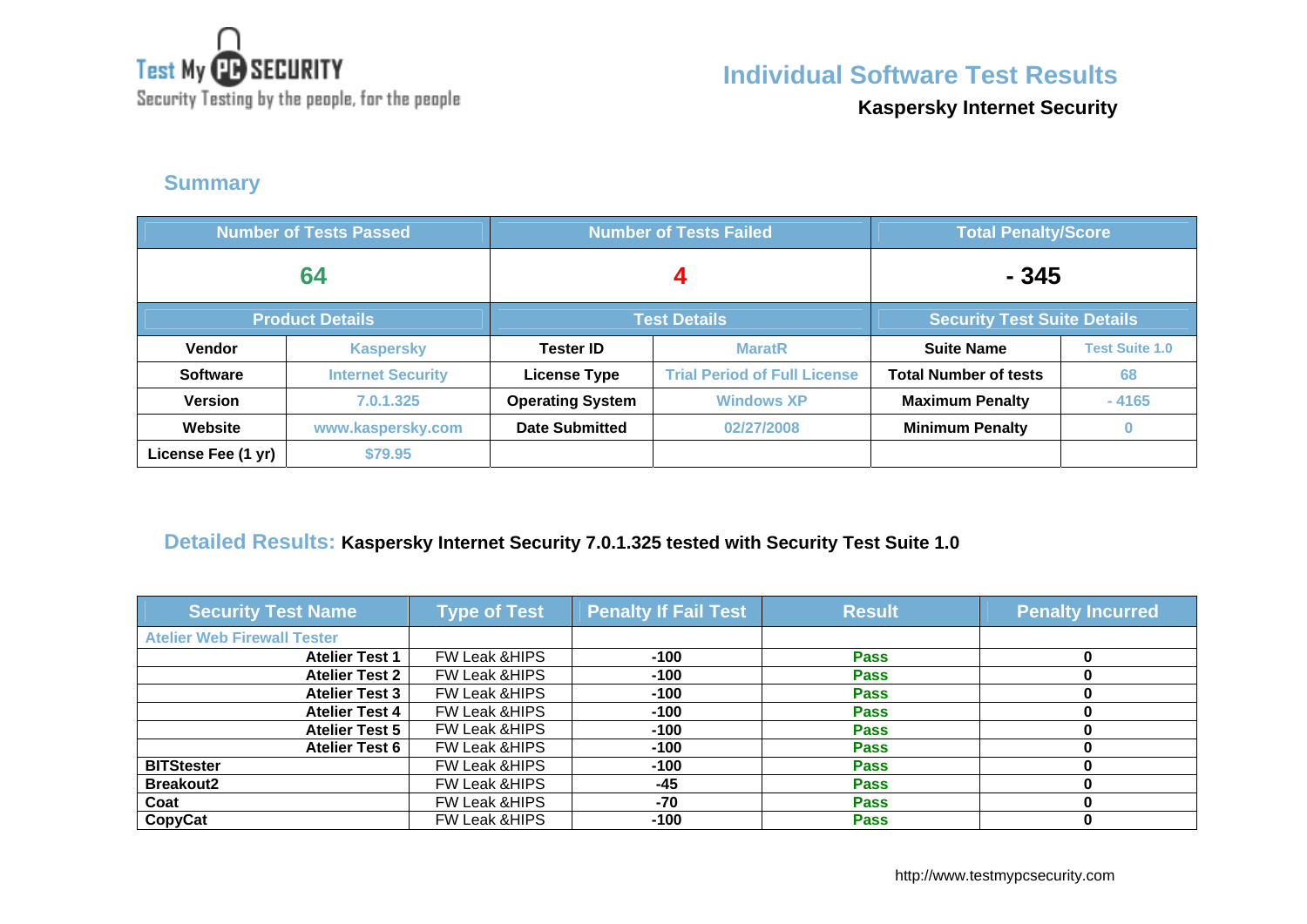

Security Testing by the people, for the people

### **Individual Software Test Results**

# **Kaspersky Internet Security**

| <b>Security Test Name</b> | <b>Type of Test</b>      | <b>Penalty If Fail Test</b> | <b>Result</b> | <b>Penalty Incurred</b> |
|---------------------------|--------------------------|-----------------------------|---------------|-------------------------|
| <b>CPIL Suite</b>         |                          |                             |               |                         |
| Test 1                    | FW Leak &HIPS            | $-100$                      | <b>Pass</b>   | 0                       |
| Test 2                    | FW Leak &HIPS            | $-100$                      | <b>Pass</b>   | 0                       |
| Test 3                    | <b>FW Leak &amp;HIPS</b> | $-100$                      | <b>Pass</b>   | 0                       |
| <b>Comodo ICMP</b>        |                          |                             |               |                         |
| <b>ICMP Test 1</b>        | <b>FW Leak Only</b>      | $-100$                      | Fail          | $-100$                  |
| <b>ICMP Test 2</b>        | <b>FW Leak Only</b>      | $-100$                      | <b>Pass</b>   | 0                       |
| <b>DNStest</b>            | <b>FW Leak Only</b>      | $-45$                       | <b>Pass</b>   | 0                       |
| <b>DNStester</b>          | FW Leak Only             | $-45$                       | <b>Pass</b>   | $\mathbf 0$             |
| Delete Volume             | <b>HIPS Only</b>         | $-45$                       | Fail          | $-45$                   |
| <b>FireHole</b>           | FW Leak &HIPS            | $-100$                      | <b>Pass</b>   | 0                       |
| <b>FPR</b>                |                          |                             |               |                         |
| and CPIL Test 1           | FW Leak &HIPS            | $-100$                      | <b>Pass</b>   | 0                       |
| and CPIL Test 2           | <b>FW Leak &amp;HIPS</b> | $-100$                      | <b>Pass</b>   | 0                       |
| and CPIL Test 3           | FW Leak &HIPS            | $-100$                      | <b>Pass</b>   | 0                       |
| and Wallbreaker Test 1    | FW Leak &HIPS            | $-25$                       | <b>Pass</b>   | 0                       |
| and Wallbreaker Test 2    | FW Leak &HIPS            | $-25$                       | <b>Pass</b>   | 0                       |
| and Wallbreaker Test 3    | FW Leak &HIPS            | $-25$                       | <b>Pass</b>   | $\mathbf 0$             |
| and Wallbreaker Test 4    | FW Leak &HIPS            | $-25$                       | <b>Pass</b>   | 0                       |
| and PCFlank               | <b>FW Leak &amp;HIPS</b> | $-100$                      | <b>Pass</b>   | $\overline{\mathbf{0}}$ |
| <b>Ghost</b>              | FW Leak & HIPS           | $-50$                       | <b>Pass</b>   | 0                       |
| Jumper                    | FW Leak &HIPS            | $-100$                      | <b>Pass</b>   | 0                       |
| Keylogtest                | <b>HIPS Only</b>         | $-100$                      | <b>Pass</b>   | 0                       |
| <b>KiLL</b>               | <b>HIPS Only</b>         | $-45$                       | <b>Pass</b>   | 0                       |
| LeakTest v 1.2            | FW Leak Only             | $-100$                      | <b>Pass</b>   | 0                       |
| <b>Osfwbypass</b>         | <b>FW Leak &amp;HIPS</b> | $-100$                      | <b>Pass</b>   | 0                       |
| <b>PCFlank</b>            | FW Leak & HIPS           | $-100$                      | <b>Pass</b>   | 0                       |
| Runner                    | <b>FW Leak &amp;HIPS</b> | $-100$                      | <b>Pass</b>   | 0                       |
| <b>Spycar Suite</b>       |                          |                             |               |                         |
| <b>HKCU Run.exe</b>       | <b>HIPS Only</b>         | $-10$                       | <b>Pass</b>   | 0                       |
| <b>HKCU RunOnce.exe</b>   | <b>HIPS Only</b>         | $-10$                       | <b>Pass</b>   | 0                       |
| HKCU_RunOnceEx.exe        | <b>HIPS Only</b>         | $-10$                       | <b>Pass</b>   | 0                       |
| <b>HKLM Run.exe</b>       | <b>HIPS Only</b>         | $-10$                       | <b>Pass</b>   | 0                       |
| <b>HKLM RunOnce.exe</b>   | <b>HIPS Only</b>         | $-10$                       | <b>Pass</b>   | 0                       |
| HKLM_RunOnceEx.exe        | <b>HIPS Only</b>         | $-10$                       | <b>Yes</b>    | 0                       |
| IE-HomepageLock.exe       | <b>HIPS Only</b>         | $-10$                       | <b>Yes</b>    | 0                       |
| IE-KillAdvancedTab.exe    | <b>HIPS Only</b>         | $-10$                       | <b>Yes</b>    | 0                       |